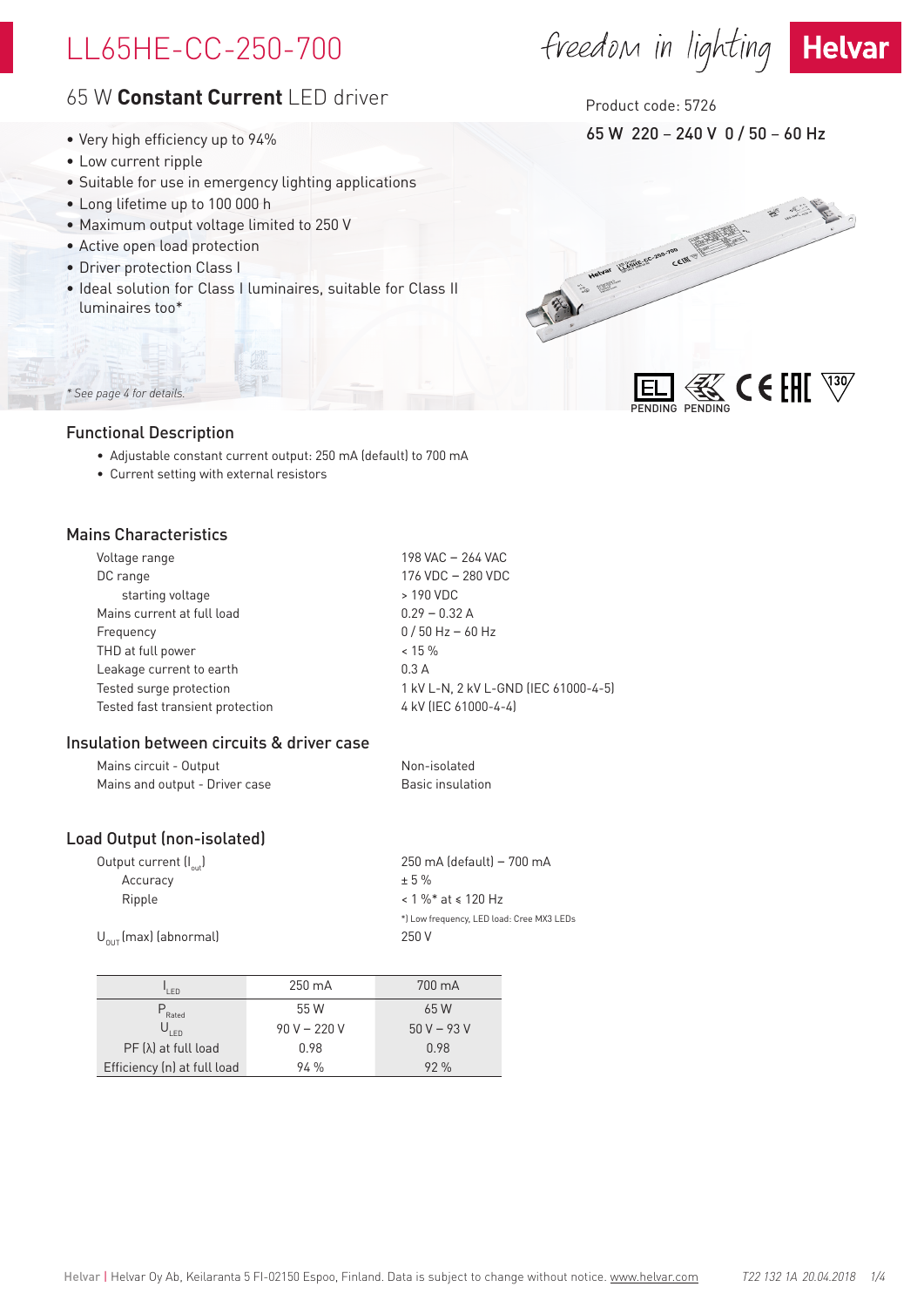## LL65HE-CC-250-700



#### Operating window



\*) For other than independent use, higher t<sub>a</sub> of the controlgear possible as long as highest allowed t<sub>c</sub> point temperature is not exceeded

### Quantity of drivers per miniature circuit breaker 16 A Type C

| Based on $I_{\text{cont}}$ |         | Based on inrush current $I_{\tiny{peak}}$ Typ. peak inrush current $I_{\tiny{peak}}$ | 1/2 value time, $\Delta t$ | Calculated energy, $I_{peak}^2\Delta t$ |
|----------------------------|---------|--------------------------------------------------------------------------------------|----------------------------|-----------------------------------------|
| 36 pcs.                    | 48 pcs. | 33 A                                                                                 | 162 µs                     | $0.128$ A <sup>2</sup> s                |

#### CONVERSION TABLE FOR OTHER TYPES OF MINIATURE CIRCUIT BREAKER

| MCB<br>type   | <b>Relative quantity of</b><br><b>LED drivers</b> |
|---------------|---------------------------------------------------|
| <b>B</b> 10 A | 37%                                               |
| <b>B</b> 16 A | 60 %                                              |
| <b>B 20 A</b> | 75 %                                              |
| $C$ 10 $A$    | 62%                                               |
| C.16A         | 100 % (see table above)                           |
| C 20 A        | 125 %                                             |



Type C MCB's are strongly recommended to use with LED lighting. Please see more details in "MCB information" document in each driver product page in "downloads & links" section.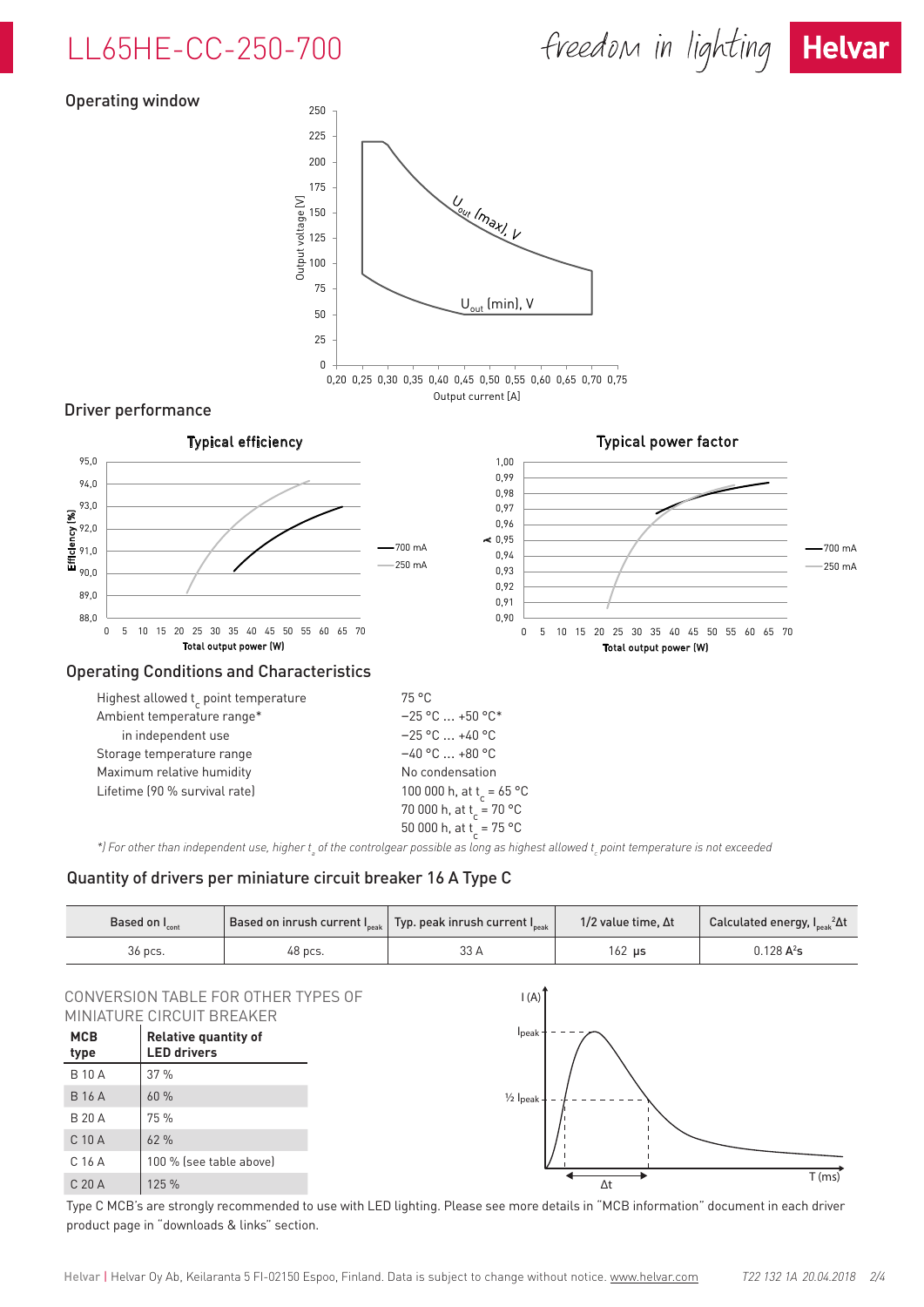# LL65HE-CC-250-700

freedom in lighting Helvar



## Connections and Mechanical Data

| Wire size                         | 0.5 <sub>m</sub> |
|-----------------------------------|------------------|
| Wire type                         | Solid            |
| Wire insulation                   | Accor            |
| Maximum driver to LED wire length | 1.5 <sub>m</sub> |
| Weight                            | 196 g            |
| IP rating                         | IP20             |
|                                   |                  |

 $0.5$  mm<sup>2</sup> – 1.5 mm<sup>2</sup> Solid core and fine-stranded According to EN 60598

### **Connections**



#### *Note:*

- *• Not suitable for load side switching operation*
- *• Label may differ if the unit is preset to fixed current*



The LED-Iset resistor/current setting values are adjusted according to the LEDset specification. The resistor value for each required output current can thus be calculated from the formula R (Ω) = (5 V) / I\_out \* 1000. Below are the available LED-Iset resistors from Helvar, pre-adjusted for the most common output currents.

### Helvar LED-Iset resistors and currents (Nominal  $I_{out}$  (±5 % tol.))

| LED-Iset resistor model L | <b>MAX</b> |     |     |     |     |     |     |     |     |     |     |     |     |                                                                                                                             | 650 mA 600 mA 550 mA 500 mA 475 mA 450 mA 425 mA 400 mA 375 mA 350 mA 325 mA 300 mA 275 mA No resistor |
|---------------------------|------------|-----|-----|-----|-----|-----|-----|-----|-----|-----|-----|-----|-----|-----------------------------------------------------------------------------------------------------------------------------|--------------------------------------------------------------------------------------------------------|
| $_{\text{out}}$ (mA)      | 700        | 650 | 600 | 550 | 500 | 475 | 450 | 425 | 400 | 375 | 350 | 325 | 300 | 275                                                                                                                         | 250                                                                                                    |
| Order code                |            |     |     |     |     |     |     |     |     |     |     |     |     | T90000   T90650   T90600   T90550   T90500   T90475   T90450   T90425   T90400   T90375   T90350   T90325   T90300   T90275 | N/A                                                                                                    |

The current can be adjusted also with normal resistors by selecting suitable resistor value (formula R  $(Q) = (5 V)/1$  out \* 1000).